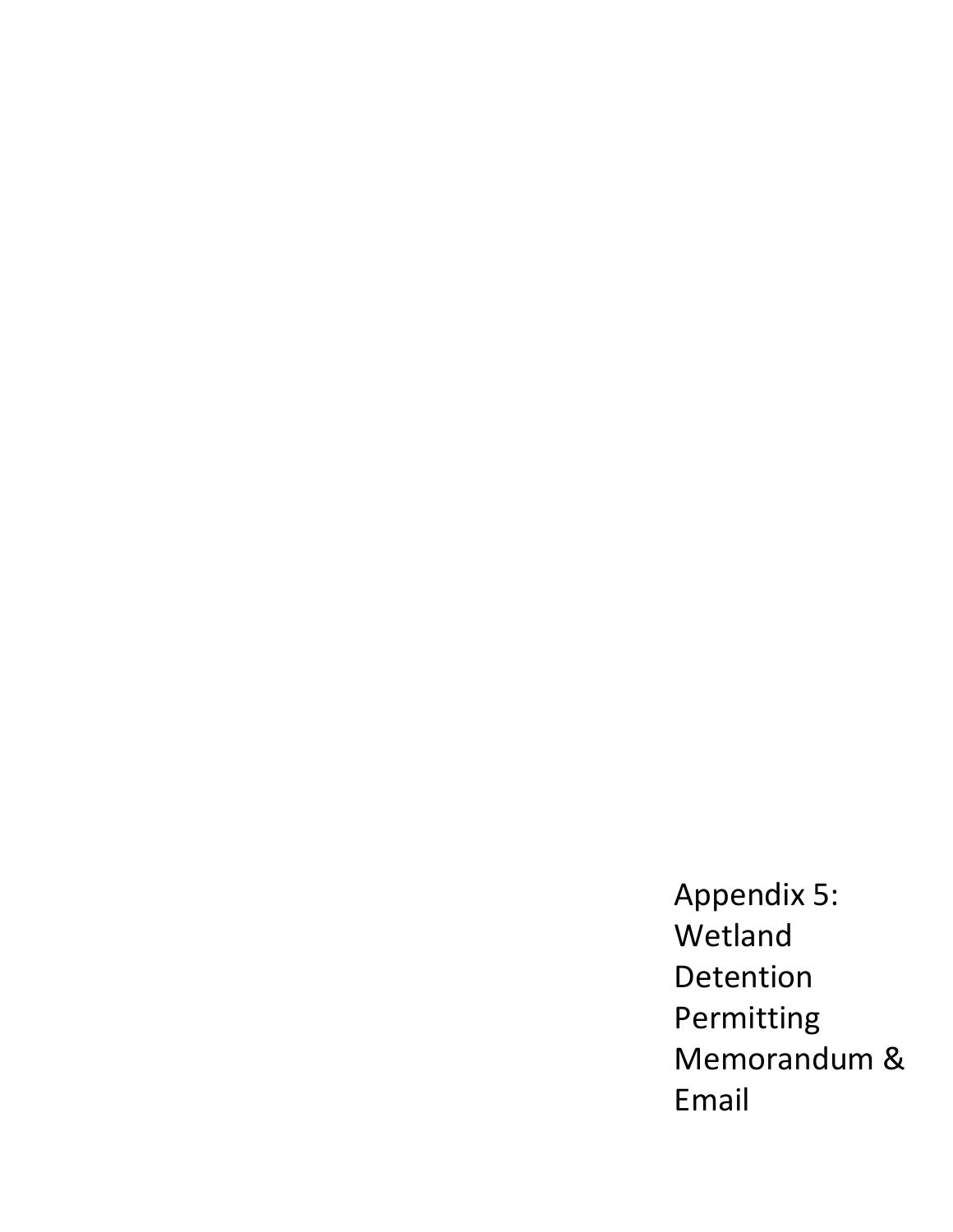



# **Meeting Summary**

### **Project Title: Rensselaer Plateau Alliance – Posten Kill Watershed Green Design Flood Mgt. Chazen Project Number: 41822.00**

**Meeting Date, Time: Friday February 1, 2019 at 1‐2:30PM Meeting Location: NYSDEC Region 4 Offices, with HREP staff participating by phone Summary Writer: Barbara Beall Issue Date: February 14, 2019 Attending:** 

| Representing:                                   |
|-------------------------------------------------|
| Rensselaer Plateau Alliance (RPA)               |
| The Chazen Companies                            |
| The Chazen Companies                            |
| US Army Corps of Engineers Upstate Field Office |
| NYSDEC Region 4 Deputy Regional Permit Admin.   |
| NYSDEC Region 4 Water Quality/Stream Engineer   |
| NYSDEC Region 4 Floodplain Mgt. Dam Safety      |
| <b>NYSDEC Region 4 Wetland Permits</b>          |
| <b>NYSDEC Region 4 Stream Permits</b>           |
| <b>HREP</b>                                     |
| HREP/NEIWPCC                                    |
|                                                 |

#### **Summary:**

#### **Discussion**

- Project Overview: Russell Urban-Mead began with a discussion of the project. Project is to explore options to manage the next big flood in the Posten Kill Watershed. Hurricane Irene beat the watershed up. Have a grant to study how landscape features might be used to management flood. There may be a dam/relocation function of the floodplain. The Rensselaer Plateau has a unique geography with 2,000 acres of wetlands at higher elevations in the floodplain. They are wetland areas generally constrained by an outlet that links by small streams in a forested landscape. Goal is to work with nature to provide greater detention and drain out time in order to desynchronize flooding. There is not a single wetland that can solve this problem. When the flow comes down the watershed, it becomes a much larger problem in Troy and downstream in the watershed when the Posten Kill jumps its banks and floods.
- Jeff Briggs and Rensselaer Plateau Alliance: Jeff lives in the watershed. He is a retired wetland professional. He is looking at a way to detain water in a wetland with sidewall control device. While retaining water in one wetland may not make a large difference, retaining water in a series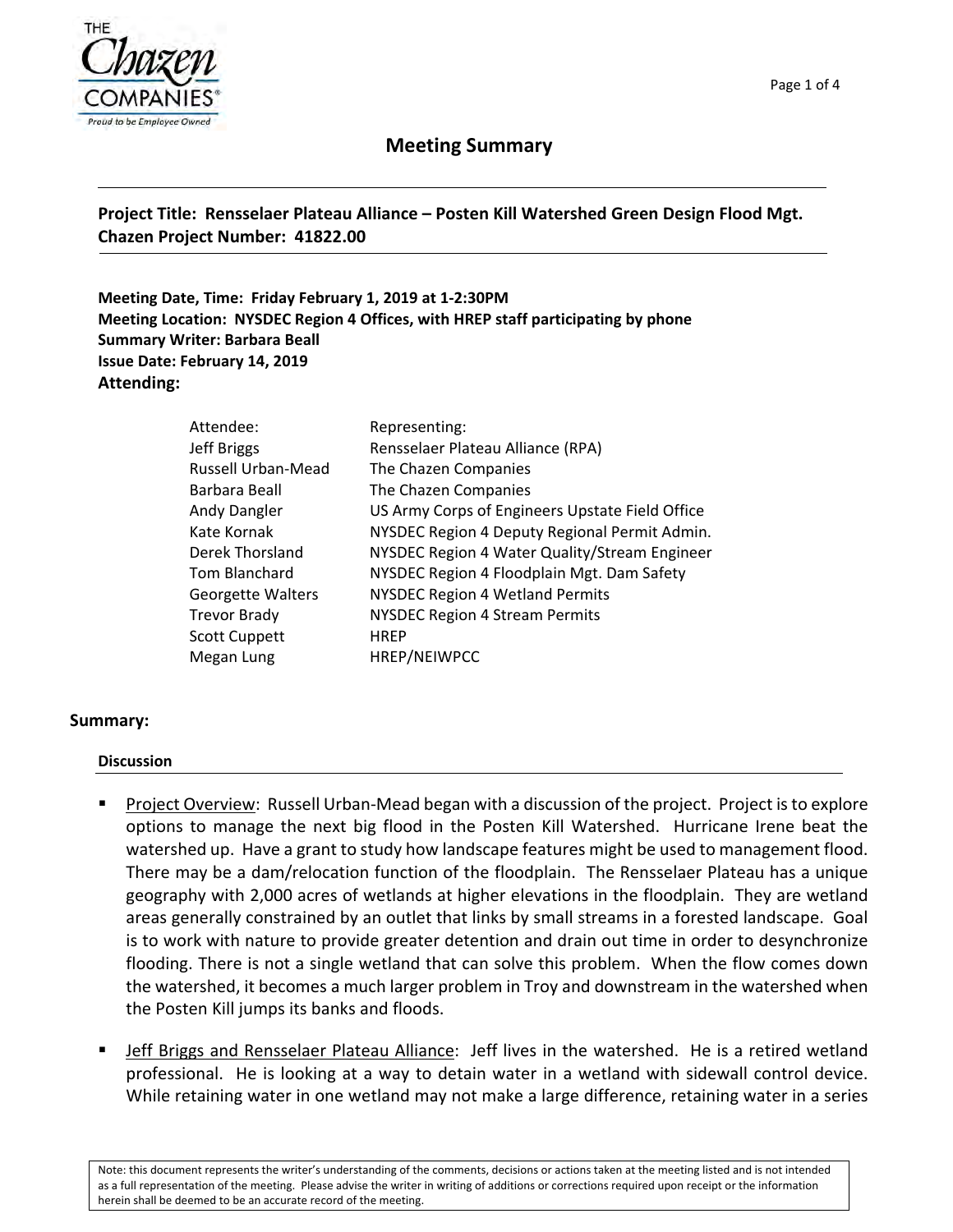

of wetlands will likely make a large difference. Retaining water over 25 acres for a 25‐year storm event made a 40% reduction in flows.

- Modeling to Date: One model was run using a wingwall constrained to a 25-year flood flow resulting in 3 to 4 days of inundation by a couple of feet. It is hoped that the there can be a series of these projects in the floodplain. This is a blue‐sky discussion of whether this represents a possible solution to downstream flooding. Doing this on 12 wetlands would make a meaningful impact based on modeling. It could then become a repeatable cost‐effective action that everyone understands from a permitting perspective. Model used Dyken Pond and NYSDEC Wetland T‐16 as an example. Would use wingwalls at the downstream outlet of the wetland to narrow the outlet. There are existing steep sidewalls in this area. Would have the wingwall marry into the landscape. NYSDEC asked what about downstream flow over the temporary spillway. What does this mean to the stream downstream of the spillway. Jeff explained that at the Heckleman Site, the project is a sill on bedrock, and throughout most of the Bonesteel Creek, the wetlands outlet on a bedrock sill – most outlets of wetlands above 1,000 feet appear to be bedrock control features at stream outlet. Newfoundland Creek is a bit broader and flatter but may have a rocky bottom in the stream. NYSDEC concerned about anything that concentrates flow and causes downcutting in the channel. Explained that the outlet would be somewhere in the 2‐foot tall detention wall, so there is not significant erosive threat. It was noted that at least around NYSDEC Wetland T‐16, the land rises quickly from the wetland, so increased area of flooded land may not be that large.
- Non‐Regulation by Dam Safety and Corps of Engineers: It is a shallow structure. It is not tall enough to be a "dam" under NYSDEC Dam Safety Regulations (dams are at 6 foot). Corps stated that if the structure is in uplands outside of any wetland area or any Ordinary High Water Mark (OHWM) of a stream, the activity is not regulated by the US Army Corps of Engineers. The OHWM typically/often forms around the 2‐year flow line.
- Owner Permission: The RPA will need to have property owner's permission for this work. Discussed the need to research the flooding limits under different scenarios to ensure that individuals upstream of the structure know that there may be a larger area of their property flooded at a lower storm interval to obtain permission for this work. There may be additional floodplain areas upstream of the weirs. FEMA or other agencies may need to evaluate downstream flood zones. Group recommended use of beaver pipes to keep beaver from enhancing dam aspect of weir following construction.
- NYSDEC Permits: Kate mentioned that there will be a need for Article 15 and Article 24 permits for this work (protected streams and Freshwater Wetlands). Landowner sign‐off on permit applications. Need to ensure that there are no homes that would be impacted by inundation.
- Donation of Lands to NYS: Some of these lands may become the NYSDEC ownership as a result of conservation deeds to the State. There needs to be a discussion of maintenance requirements if the weirs and lands will ultimately be owned by the NYSDEC.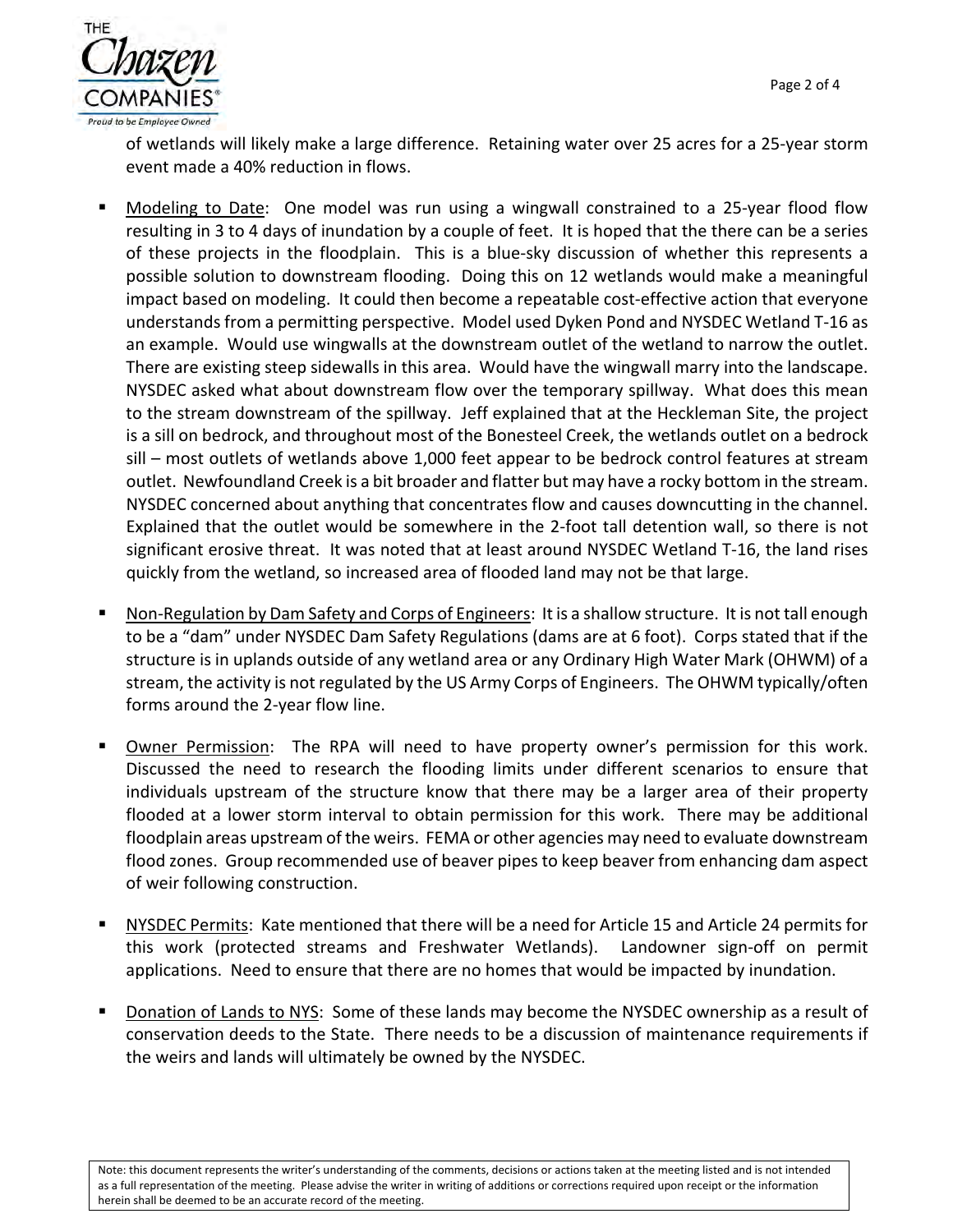

- Watersheds of Quacken Kill and Posten Kill Stem: Those have different watersheds, but during Hurricane Irene they peaked at the same time, with two flooding streams coming together creating a downstream super flood. This project may desynchronize the release of these two streams, reducing downstream damage. A lot of rain in one part of the overall Posten Kill Watershed versus in another part of the watershed has much different results on downstream flooding. They way they come together varies. In Hurricane Irene there was a "perfect storm" where everything broke loose.
- Unintended Consequences Aquatic Fauna Movement: Scott Cuppett asked if this would result in unintended consequences or be detrimental to rock stabilization. Will the project funnel water into a narrow channel? Will the project create unintended barriers between different wetlands? There is the potential for the weir to serve as a deterrent to aquatic life movement. Identified Georgette Walters in Region 4 as someone to speak to. Chris Edmare also would be involved in reviewing potential impacts to Dyken Pond, the outlet trout stream and regulated wetland.
- Factors to be Reviewed in Permitting: Trevor is an Article 15 specialist. The following factors were identified for review in permitting a small model project:
	- o Models understand the flows upstream and downstream of the location.
	- o Individual Group of Projects versus Whole Watershed ‐ 95 square miles, 45 square miles 5% impoundment. There is a cumulative beneficial impact downstream from a group of projects. Any one project is insufficient to make a difference. Should there be a concentrated effort on 6 to 12 projects or
	- $\circ$  Local public interest benefit that outweighs detriment to wetland If there is no great retention for flood abatement overall in the floodplain, what is the abatement. Should the project review more micro‐scale benefits such as the downstream road which was blown out in Hurricane Irene during the flood event.
	- o Blockage of Aquatic Organisms ‐ Will the weir act as a debris trap? Will they encourage beaver to create a blockage to aquatic organism passage? Is there a way to raise the elevation to not block movement?
	- o Custody ‐ Who will evaluate, maintain, watch for barrier issues over the long‐term.
	- o Adjacent wetlands In the surrounding upland woods, are there depressional wetlands that serve as vernal pools. Will those areas now be open for flooding and fish predation. Will some wetlands like that be stranded?
	- o Grade Control/Scour protection/Changes in Wetland and Stream Function ‐ Will there be a change in flow dynamics that could increase erosive factors at the weir. Would there be a head cut at the wetland? Need to identify if there will be changes in wetland functions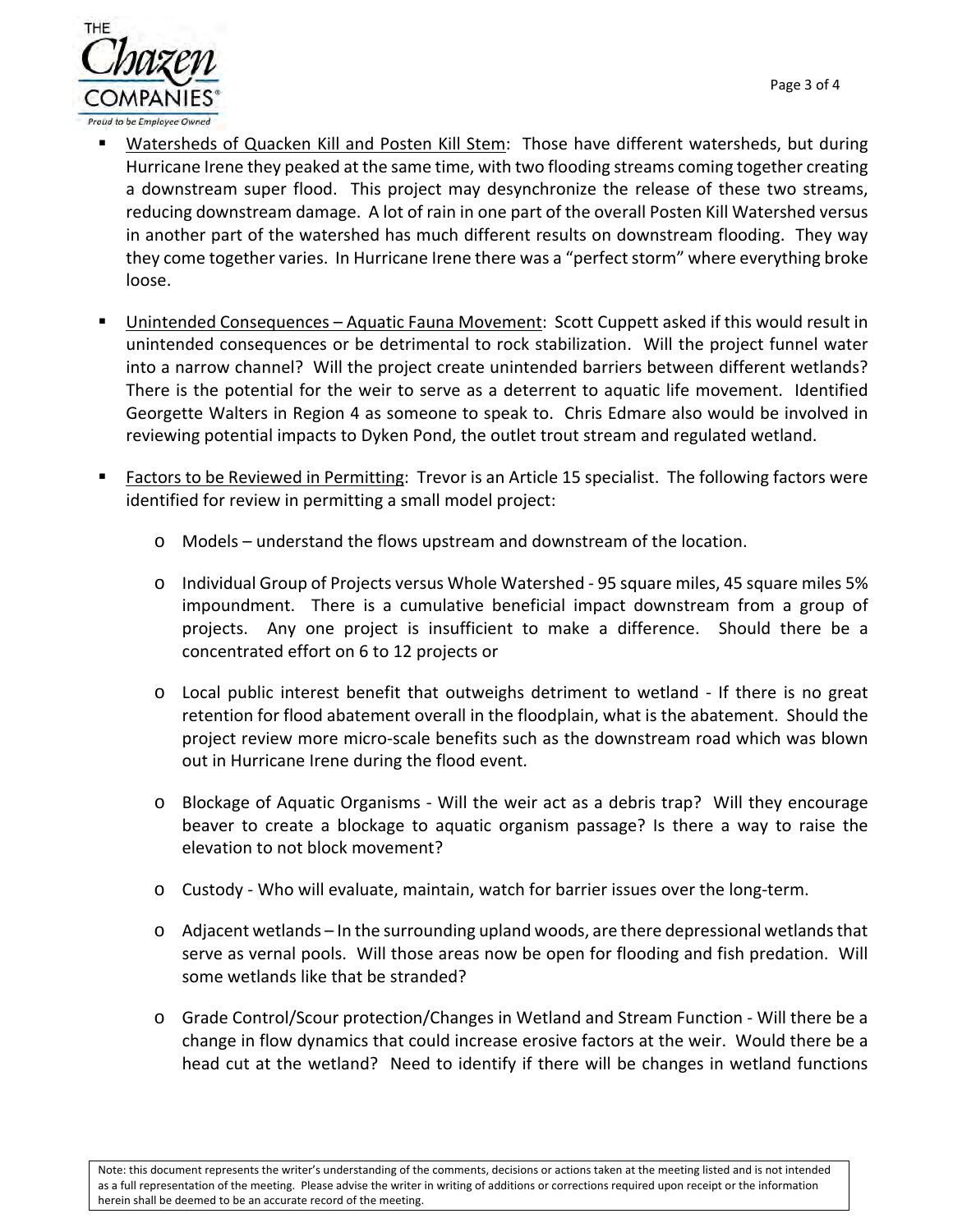

from an increased frequency/duration of flooding? Is the substrate bedrock or soil? Is there a need for erosion control?

- Article 15 (Stream Disturbance) Permitting Standards: Reasonable and necessary. Will the project meet the standard if there is a subset of mitigation areas versus all the mitigation areas?
- Article 24 Freshwater Wetland) Permitting Standards: Under the Uniform Procedures Act, this would be a major project. Would need to review and issue permits in 60 days or so. Loot at the entire project in global scope or pieces at time. Will the permits be issued for a long-enough time frame to allow them to be constructed? Need to look at Posten Kill benefits versus Troy benefits. Georgette on Article 24"
	- o Not a typical project.
	- o Open‐minded with all questions.
	- o Trevor agreed. Modeling to understand S&E issues
	- o Regulatory standpoint Will this increase effluent in wetlands. Will the flood retention modify the Dissolved Oxygen in streams? Is there a difference between a natural and an enhanced function? Is there aquatic organism impediment issues? Provide enough information to analyze.
	- o Trevor stated that frequency of storm events helpful to have so one can make a reasonable prediction of how often the weir structure will be activated. Will it be every 25 years or 4x/year? Historical data for frequency of storms.
	- o Russell asked if the concept for a 100 year to a 25‐year storm flows if we modify 25‐year flows, don't see impacts, increase to 50‐ or 100‐year events. It is still a huge benefit. Model to find out storm events and what happens. Use in a pragmatic way. Make sure you are evaluating the migratory corridors not just in the stream but in the areas of the weir.
	- o Megan Lung stated not opposed to effluent into wetland due to dissipation factors up to a 50‐year storm. Look at the benefit of a multi‐factor hydraulic model, and seek to avoid disconnecting or degrading habitats. Be aware of maintenance costs.
- Discuss maybe modeling one system, where there is a good handle on existing conditions, look at storm events, sediment load on wetlands, cuts in stream channel, vegetation dying back? Model and implement one system and watch what happens. Have the first project be a demonstration project.

## **Meeting adjourned (2:15 PM**)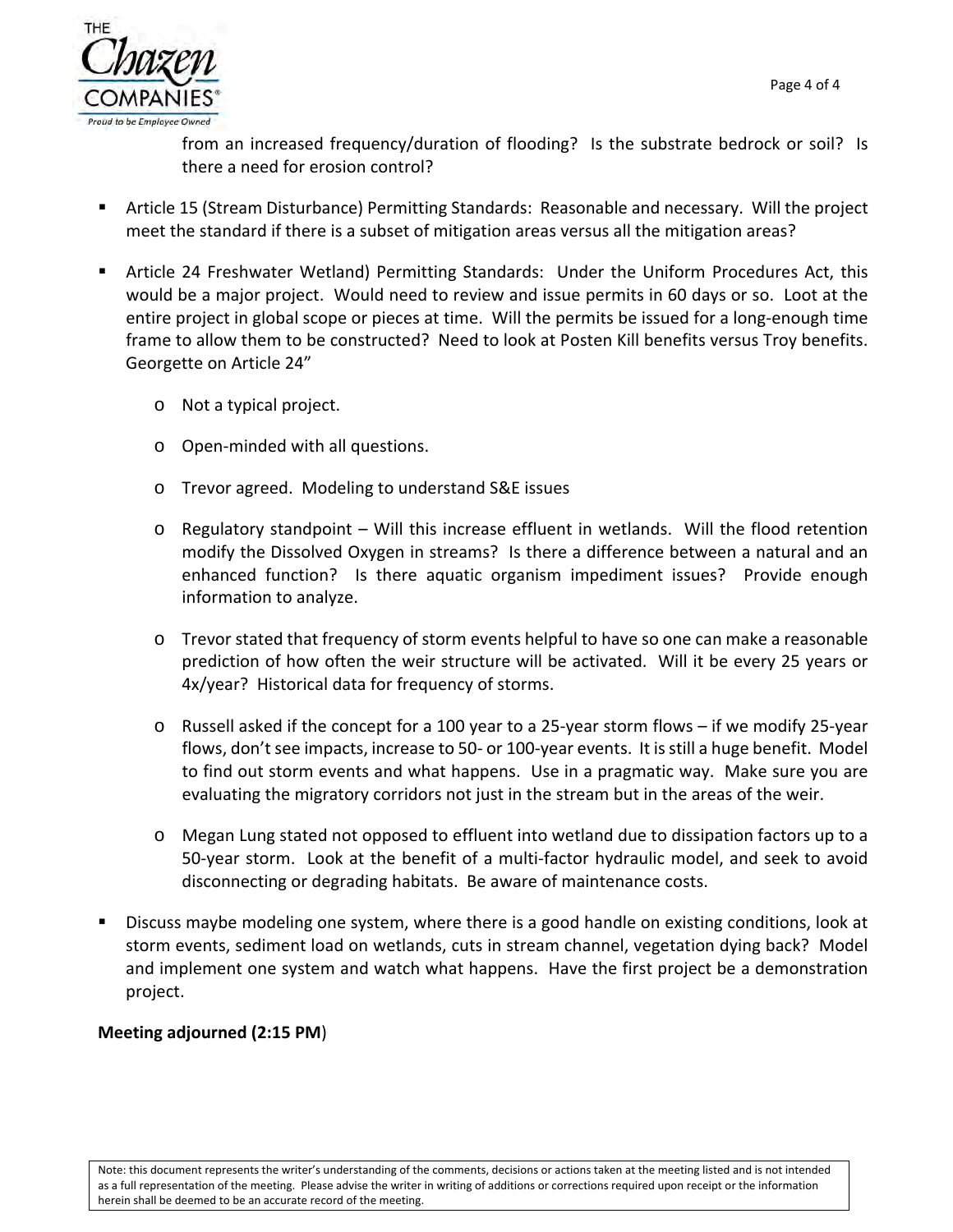**From:** Brady, Trevor M (DEC) [mailto:trevor.brady@dec.ny.gov] **Sent:** Monday, May 06, 2019 8:16 AM To: Jim Bonesteel <jim@rensselaerplateau.org> Cc: Jacobson, Roy (DEC) <roy.jacobson@dec.ny.gov> **Subject:** Rensselaer Plateau Alliance Meeting

Hi Jim,

 Thank you for providing me with the opportunity to attend the April 24, 2019 meeting of the Poesten Kill Watershed Flood Mitigation Committee. To recap, the purpose of the meeting was to discuss the Poesten Kill Watershed Flood Mitigation projects currently under evaluation by Chazen Companies and the Renssalaer Plateau Alliance. As I stated during the meeting the Region 4 Bureau of Ecosystem Health's (R4 BEH) role in this process will be to provide regulatory review if, and when the projects reach the application for permit stage. Currently, Chazen Companies has identified 15 unique potential locations for the proposed "dry dam" flood retention devices. The identified locations are situated within multiple New York State Department of Environmental Conservation protected resources including 13 Fresh Water Wetlands and multiple Protected Streams. The R4 BEH has not to date received any official application materials or preliminary plans for review. As such, The R4 BEH has not developed any opinion on the potential benefit or impacts of the proposed devices.

During the meeting I also reiterated (originally detailed during the February 1, 2019 pre‐application meeting) some of the elements that the R4 BEH would be looking for in any eventual application packet for one of these projects. These include:

What alternatives to the proposed project were evaluated, and the outcome.

A description of the anticipated benefit of each of these structures.

Hydraulic/Sediment Modeling that demonstrates and predicts the before and after conditions of the stream (upstream and downstream) and wetland in relation to the addition of the flood retention devices.

Flood frequency data and the anticipated frequency and duration of artificial retention of flood waters.